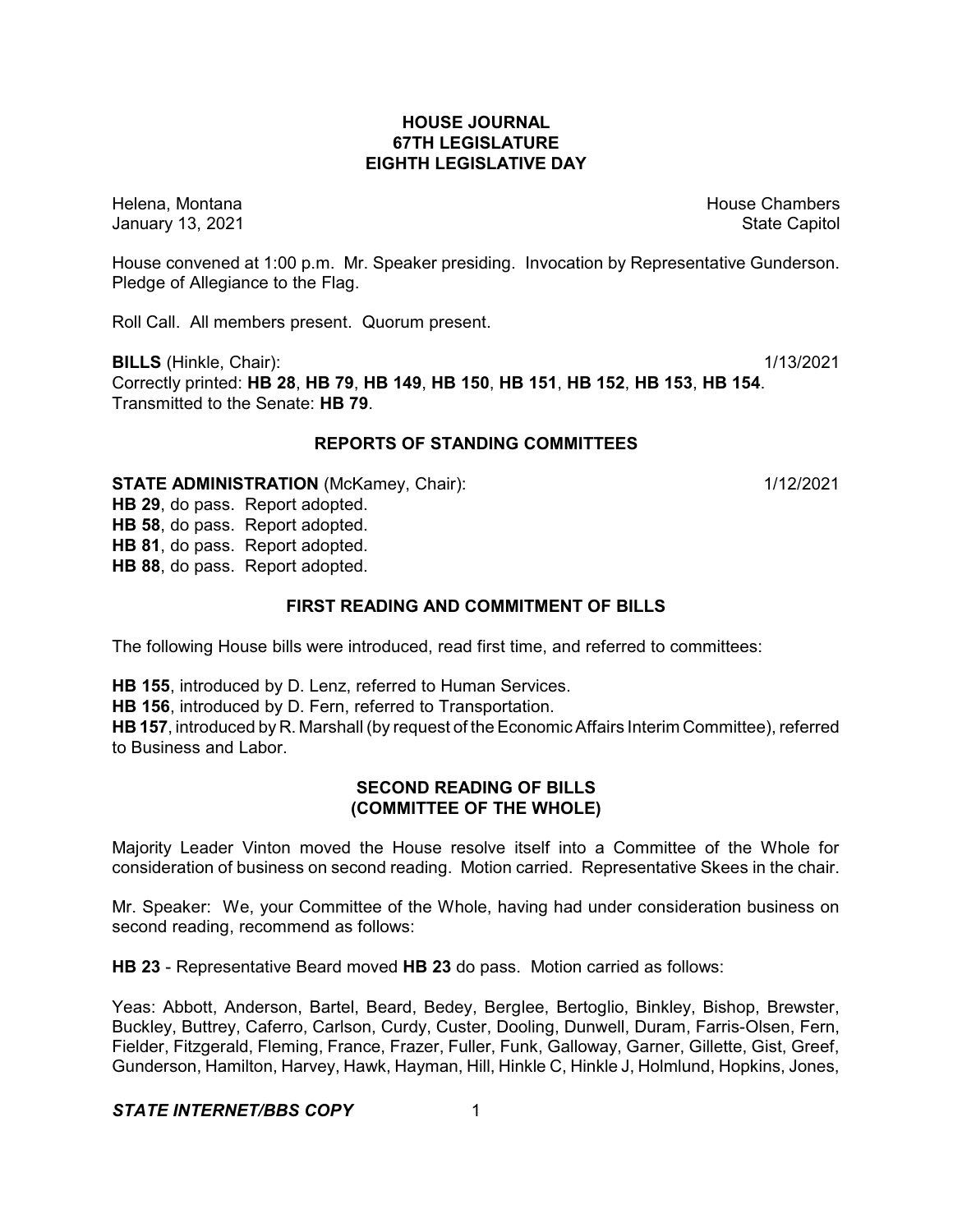Karjala, Kassmier, Keane, Kelker, Keogh, Kerns, Kerr-Carpenter, Knudsen C, Knudsen R, Kortum, Lenz, Ler, Loge, Malone, Marler, Marshall, McKamey, Mercer, Mitchell, Moore, Nave, Noland, Novak, Olsen, Patelis, Phalen, Putnam, Read, Regier A, Regier M, Reksten, Ricci, Running Wolf, Schillinger, Seekins-Crowe, Sheldon-Galloway, Skees, Smith, Stafman, Stewart Peregoy, Stromswold, Sullivan, Tenenbaum, Thane, Trebas, Tschida, Usher, Vinton, Walsh, Weatherwax, Welch, Whiteman Pena, Whitman, Windy Boy, Zolnikov, Mr. Speaker. Total 100

Nays: None. Total 0

Voted absentee: None.

Excused: None. Total 0

Absent or not voting: None. Total 0

**HB 55** - Representative Loge moved **HB 55** do pass. Motion carried as follows:

Yeas: Abbott, Anderson, Beard, Bedey, Berglee, Bertoglio, Binkley, Bishop, Brewster, Buckley, Buttrey, Caferro, Carlson, Curdy, Custer, Dooling, Dunwell, Farris-Olsen, Fern, Fielder, Fitzgerald, Fleming, France, Frazer, Fuller, Funk, Galloway, Garner, Gillette, Gist, Greef, Gunderson, Hamilton, Harvey, Hawk, Hayman, Hill, Hinkle C, Hinkle J, Holmlund, Hopkins, Jones, Karjala, Kassmier, Keane, Kelker, Keogh, Kerns, Kerr-Carpenter, Knudsen C, Knudsen R, Kortum, Lenz, Loge, Malone, Marler, Marshall, McKamey, Mercer, Mitchell, Moore, Nave, Noland, Novak, Olsen, Patelis, Phalen, Putnam, Read, Regier A, Regier M, Reksten, Ricci, Running Wolf, Schillinger, Seekins-Crowe, Sheldon-Galloway, Skees, Smith, Stafman, Stewart Peregoy, Stromswold, Sullivan, Tenenbaum, Thane, Trebas, Tschida, Usher, Vinton, Walsh, Weatherwax, Welch, Whiteman Pena, Whitman, Windy Boy, Zolnikov, Mr. Speaker. Total 97

Nays: Bartel, Duram, Ler. Total 3

Voted absentee: None.

Excused: None. Total 0

Absent or not voting: None. Total 0

**HB 102** - Representative Berglee moved **HB 102** do pass.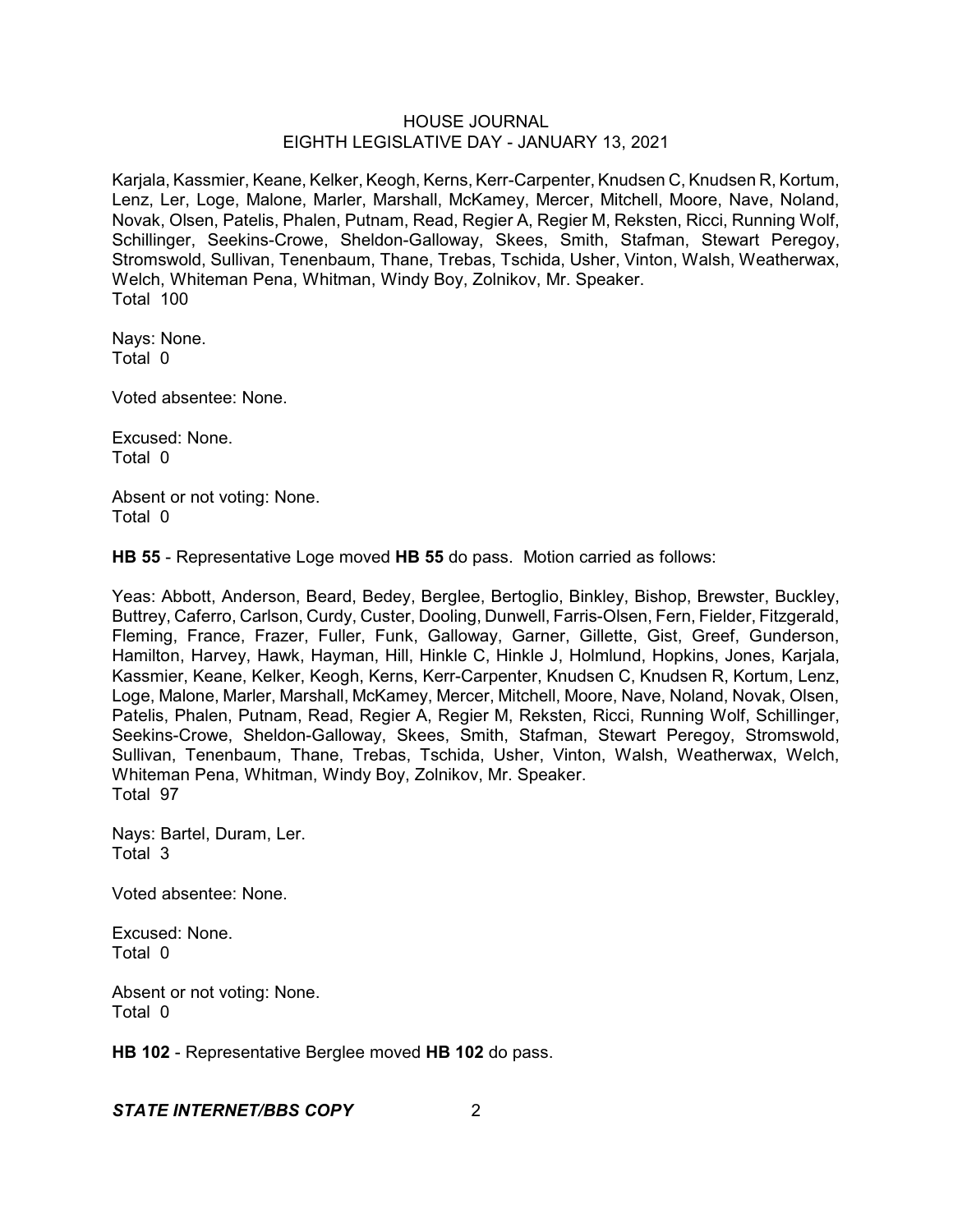Minority Leader Abbott arose in objection to the ruling of the Chair on the issue of the discussion. Chair Skees ruled the discussion was not acceptable within decorum.

Minority Leader Abbott appealed the ruling of the Chair.

House recessed. House reconvened.

The motion **to uphold the ruling of the Chair** carried as follows:

Yeas: Anderson, Bartel, Beard, Bedey, Berglee, Binkley, Brewster, Carlson, Dooling, Duram, Fielder, Fleming, Frazer, Fuller, Galloway, Gillette, Gist, Gunderson, Hill, Hinkle C, Hinkle J, Holmlund, Hopkins, Jones, Kassmier, Kerns, Knudsen C, Knudsen R, Lenz, Ler, Loge, Malone, Marshall, Mercer, Mitchell, Moore, Nave, Noland, Patelis, Phalen, Regier A, Regier M, Reksten, Ricci, Schillinger, Seekins-Crowe, Sheldon-Galloway, Skees, Stromswold, Trebas, Tschida, Usher, Vinton, Whitman, Zolnikov, Mr. Speaker. Total 56

Nays: Abbott, Bishop, Buckley, Buttrey, Caferro, Curdy, Custer, Dunwell, Farris-Olsen, Fern, Fitzgerald, France, Funk, Garner, Hamilton, Harvey, Hawk, Hayman, Karjala, Keane, Kelker, Keogh, Kerr-Carpenter, Kortum, Marler, McKamey, Novak, Olsen, Putnam, Read, Smith, Stafman, Stewart Peregoy, Sullivan, Tenenbaum, Thane, Walsh, Weatherwax, Welch, Whiteman Pena, Windy Boy. Total 41

Voted absentee: None.

Excused: None. Total 0

Absent or not voting: Bertoglio, Greef, Running Wolf. Total 3

Representative Keane arose on a **Point of Personal Privilege** to state that he disagreed with the ruling of the chair and believed that his statement was relevant to the discussion on the bill.

**HB 102** - Representative Gunderson moved for cloture. Motion carried as follows:

Yeas: Abbott, Anderson, Bartel, Beard, Bedey, Berglee, Bertoglio, Binkley, Bishop, Brewster, Buckley, Buttrey, Carlson, Custer, Dooling, Dunwell, Duram, Farris-Olsen, Fern, Fielder, Fitzgerald, Fleming, France, Frazer, Fuller, Funk, Galloway, Garner, Gillette, Gist, Greef, Gunderson, Hamilton, Harvey, Hawk, Hill, Hinkle C, Hinkle J, Holmlund, Hopkins, Jones, Kassmier, Kelker, Keogh, Kerns, Kerr-Carpenter, Knudsen C, Knudsen R, Kortum, Lenz, Ler, Loge, Malone, Marler, Marshall, McKamey, Mercer, Mitchell, Moore, Nave, Noland, Novak, Olsen, Patelis, Phalen, Putnam, Read, RegierA, Regier M, Reksten, Ricci, Schillinger, Seekins-Crowe, Sheldon-Galloway,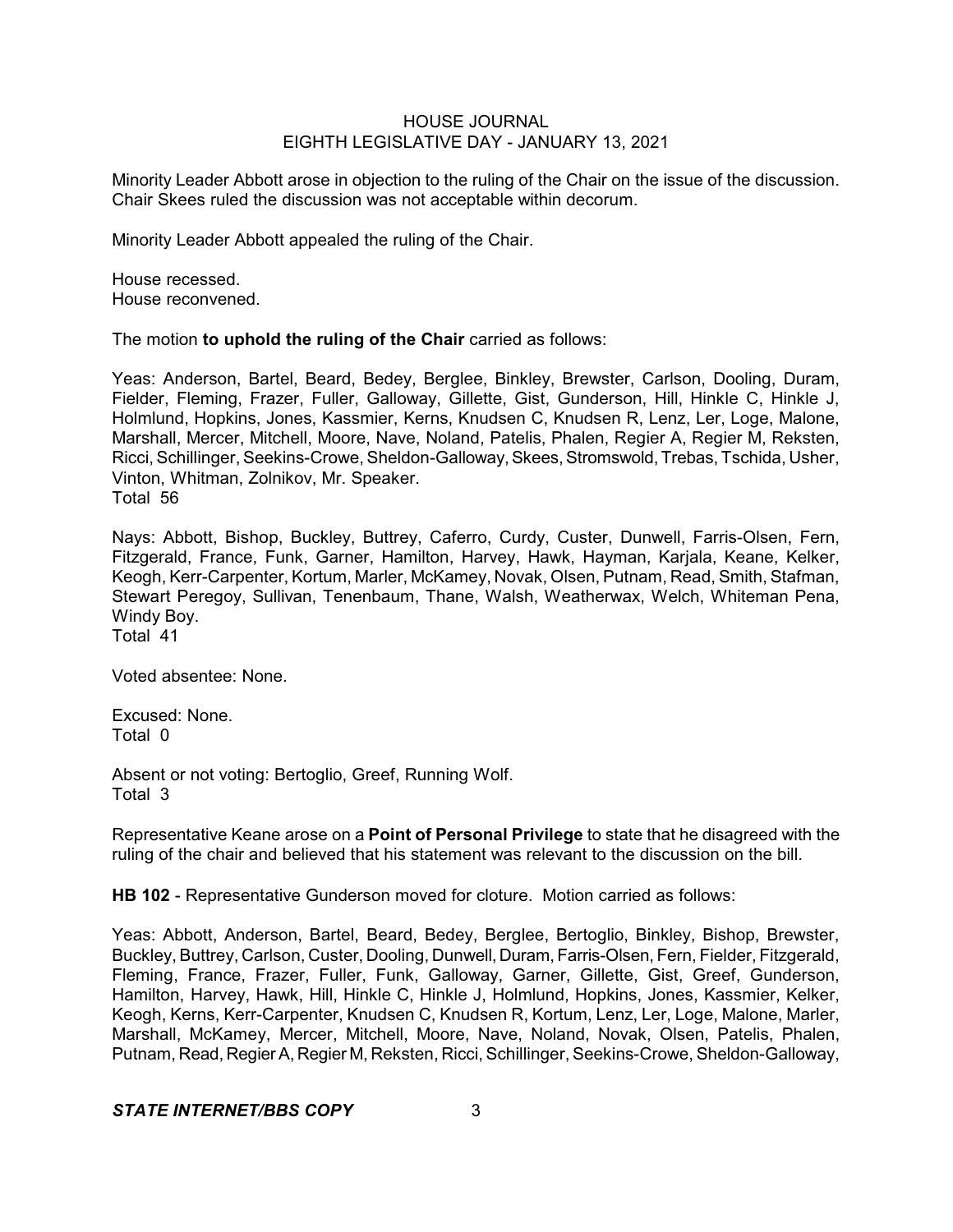Skees, Stafman, Stewart Peregoy, Stromswold, Sullivan, Tenenbaum, Thane, Trebas, Tschida, Usher, Vinton, Walsh, Welch, Whiteman Pena, Whitman, Zolnikov, Mr. Speaker. Total 91

Nays: Caferro, Curdy, Hayman, Karjala, Keane, Running Wolf, Smith, Weatherwax, Windy Boy. Total 9

Voted absentee: None.

Excused: None. Total 0

Absent or not voting: None. Total 0

**HB 102** - Representative Berglee moved **HB 102** do pass. Motion carried as follows:

Yeas: Anderson, Bartel, Beard, Bedey, Berglee, Bertoglio, Binkley, Brewster, Buttrey, Carlson, Custer, Dooling, Duram, Fielder, Fitzgerald, Fleming, Frazer, Fuller, Galloway, Garner, Gillette, Gist, Greef, Gunderson, Hill, Hinkle C, Hinkle J, Holmlund, Hopkins, Jones, Kassmier, Kerns, Knudsen C, Knudsen R, Lenz, Ler, Loge, Malone, Marshall, McKamey, Mercer, Mitchell, Moore, Nave, Noland, Patelis, Phalen, Putnam, Read, Regier A, Regier M, Reksten, Ricci, Schillinger, Seekins-Crowe, Sheldon-Galloway, Skees, Stromswold, Trebas, Tschida, Usher, Vinton, Walsh, Welch, Whitman, Zolnikov, Mr. Speaker. Total 67

Nays: Abbott, Bishop, Buckley, Caferro, Curdy, Dunwell, Farris-Olsen, Fern, France, Funk, Hamilton, Harvey, Hawk, Hayman, Karjala, Keane, Kelker, Keogh, Kerr-Carpenter, Kortum, Marler, Novak, Olsen, Running Wolf, Smith, Stafman, Stewart Peregoy, Sullivan, Tenenbaum, Thane, Weatherwax, Whiteman Pena, Windy Boy. Total 33

Voted absentee: None.

Excused: None. Total 0

Absent or not voting: None. Total 0

Majority Leader Vinton moved the Committee rise and report. Motion carried. Committee arose. House resumed. Mr. Speaker presiding. Chair Skees moved the Committee of the Whole report be adopted. Report adopted as follows:

Yeas: Abbott, Anderson, Bartel, Beard, Bedey, Berglee, Bertoglio, Binkley, Bishop, Brewster, Buckley,Buttrey, Carlson, Custer, Dooling, Duram, Farris-Olsen, Fern, Fielder, Fitzgerald, Fleming,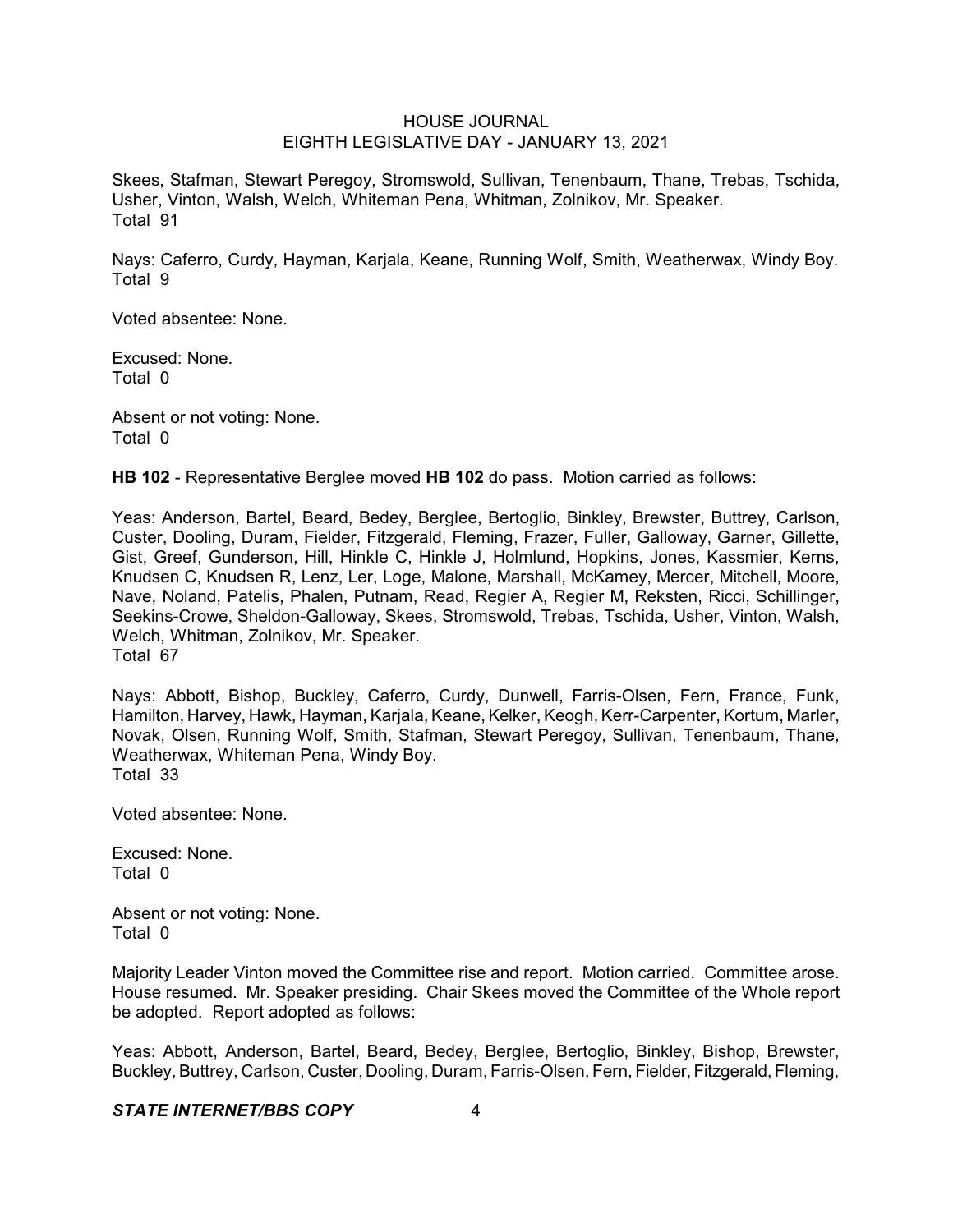France, Frazer, Fuller, Funk, Galloway, Garner, Gillette, Gist, Greef, Gunderson, Harvey, Hill, Hinkle C, Hinkle J, Holmlund, Hopkins, Jones, Kassmier, Kelker, Kerns, Knudsen C, Knudsen R, Lenz, Ler, Loge, Malone, Marler, Marshall, McKamey, Mercer, Mitchell, Moore, Noland, Novak, Patelis, Phalen, Putnam, Read, Regier A, Regier M, Reksten, Ricci, Running Wolf, Seekins-Crowe, Sheldon-Galloway, Stafman, Stromswold, Sullivan, Tenenbaum, Thane, Trebas, Tschida, Usher, Vinton, Walsh, Weatherwax, Welch, Whitman, Zolnikov, Mr. Speaker. Total 81

Nays: Caferro, Curdy, Dunwell, Hamilton, Hayman, Keane, Kerr-Carpenter, Kortum, Olsen, Smith, Stewart Peregoy, Whiteman Pena, Windy Boy. Total 13

Voted absentee: None.

Excused: None. Total 0

Absent or not voting: Hawk, Karjala, Keogh, Nave, Schillinger, Skees. Total 6

## **THIRD READING OF BILLS**

The following bills having been read three several times, title and history agreed to, were disposed of in the following manner:

**HB 79** passed as follows:

Yeas: Abbott, Anderson, Bartel, Beard, Bedey, Berglee, Bertoglio, Binkley, Bishop, Brewster, Buckley, Buttrey, Carlson, Curdy, Custer, Dooling, Dunwell, Duram, Farris-Olsen, Fern, Fielder, Fitzgerald, Fleming, France, Frazer, Fuller, Funk, Galloway, Garner, Gillette, Gist, Greef, Gunderson, Hamilton, Harvey, Hawk, Hayman, Hill, Holmlund, Hopkins, Jones, Karjala, Kassmier, Kelker, Keogh, Kerns, Kerr-Carpenter, Knudsen C, Knudsen R, Kortum, Lenz, Ler, Loge, Malone, Marler, Marshall, McKamey, Mercer, Mitchell, Moore, Nave, Noland, Novak, Olsen, Patelis, Phalen, Putnam, Read, Regier A, Regier M, Reksten, Ricci, Running Wolf, Schillinger, Seekins-Crowe, Sheldon-Galloway, Skees, Smith, Stafman, Stewart Peregoy, Stromswold, Sullivan, Tenenbaum, Thane, Trebas, Tschida, Usher, Vinton, Walsh, Weatherwax, Welch, Whiteman Pena, Whitman, Zolnikov, Mr. Speaker. Total 95

Nays: Caferro, Hinkle C, Hinkle J, Keane, Windy Boy. Total 5

Voted absentee: None.